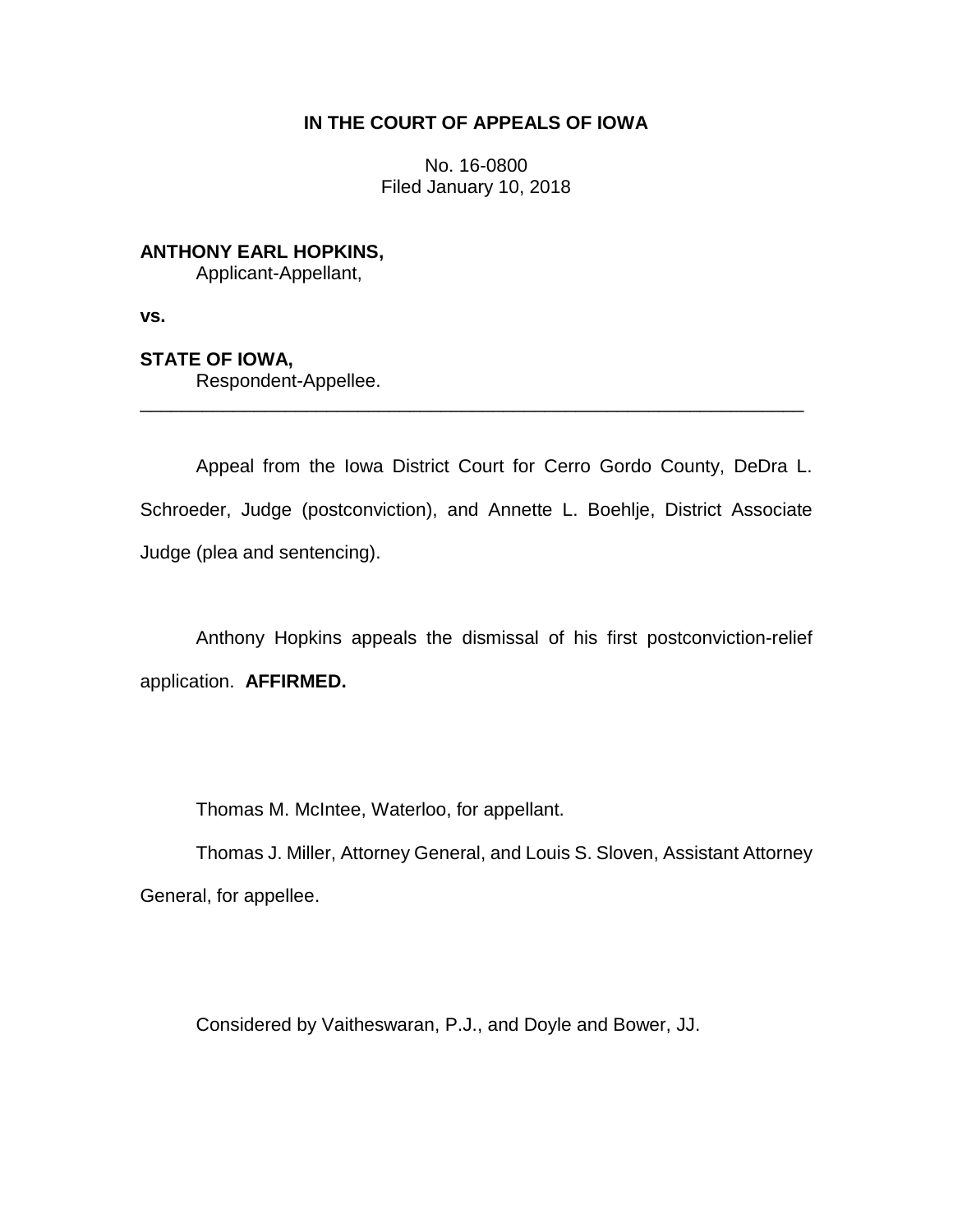### **VAITHESWARAN, Presiding Judge.**

Anthony E. Hopkins pled guilty to willful injury resulting in bodily injury. *See*  Iowa Code § 708.4(2) (2013). This court affirmed his judgment on direct appeal. *See State v. Hopkins*, No. 14-0916, 2015 WL 1331682, at \*1-2 (Iowa Ct. App. Mar. 25, 2015).

Hopkins filed an application for postconviction relief (PCR) raising several ineffective-assistance-of-counsel claims. Following trial, the district court denied the application. The court also denied a post-trial motion.

On appeal, Hopkins contends his plea attorney was ineffective in (A) failing to ensure he understood the plea agreement and the effect of entering a guilty plea, (B) failing to pursue or investigate a potential claim of self-defense, (C) failing to object to an incorrect criminal history in a presentence investigation report and a comment in the criminal history, and (D) failing to request recusal of the sentencing judge. He also contends his PCR attorney was ineffective in failing to address his self-defense claim by deposing the person he injured and calling that person as a witness at the PCR trial. Hopkins was required to establish counsel breached an essential duty and prejudice resulted. *See Strickland v. Washington*, 466 U.S. 668, 687 (1984).

## *I. Plea Counsel*

### *A. Guilty Plea*

Hopkins argues his guilty plea was not knowing, intelligent, or voluntary because he thought he was pleading guilty to other crimes with which he was charged. On our de novo review of the record, we are unpersuaded by his assertion.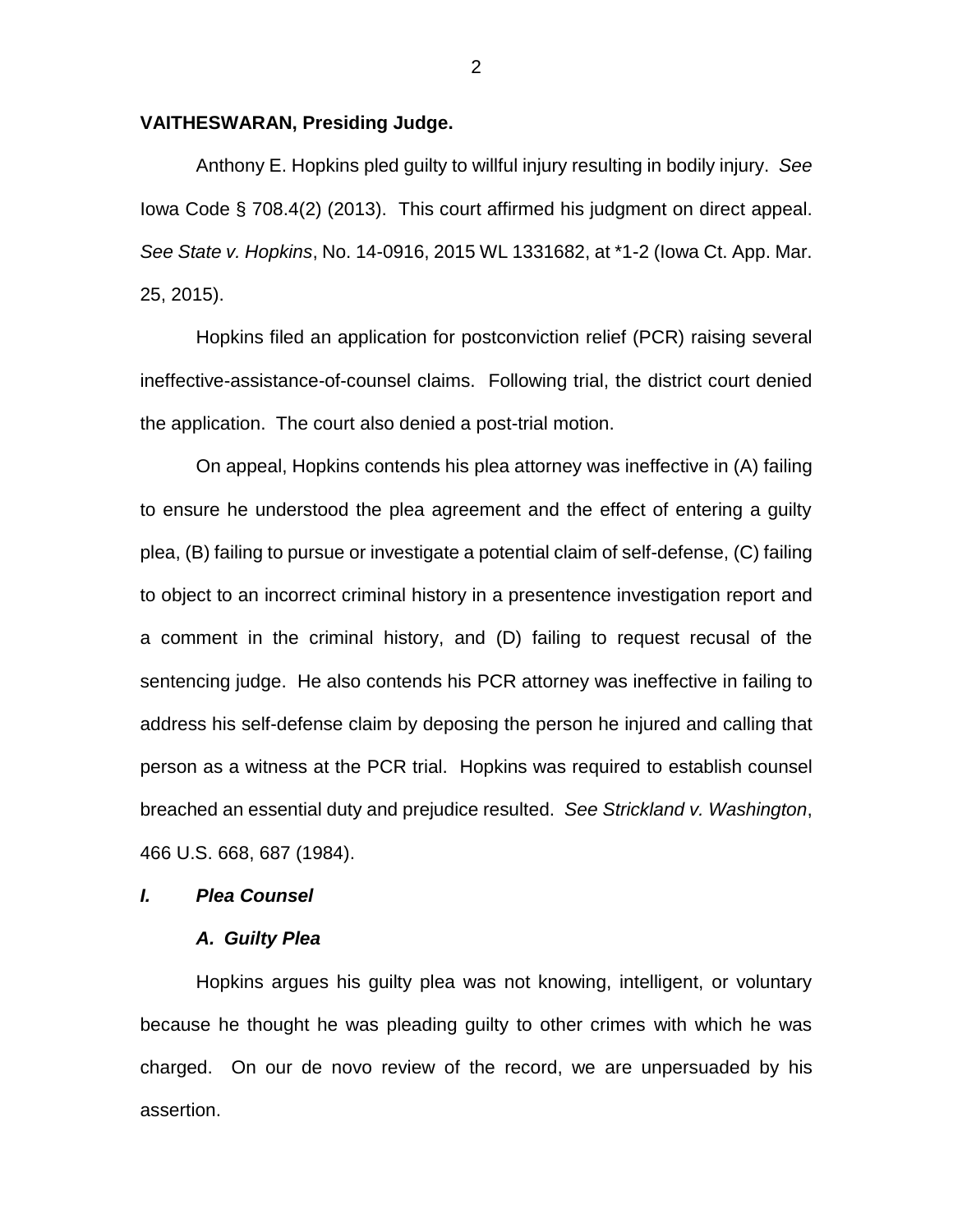The prosecutor committed the proposed plea agreement to paper. His letter outlined the charge in the pending case as well as the proposed reduction in the charge. The letter also outlined misdemeanor charges in other cases and the prosecutor's proposed reduction of those charges. Hopkins signed and initialed a written guilty plea agreement in the pending case. In accord with the letter, the agreement left no doubt about the pending offense, identifying it as willful injury causing bodily injury, a Class "D" felony.

At a plea hearing, the prosecutor explained that the plea agreement "actually encompasse[d] three cases" but two were "already . . . taken care of." In the pending case, the prosecutor stated he agreed to amend the charge of willful injury resulting in serious injury to the lesser crime of willful injury resulting in bodily injury in exchange for Hopkins' guilty plea. Hopkins acknowledged his understanding of the elements and penalties associated with the offense as well as the rights he was giving up. He also affirmed his knowledge of other pending charges that were not in front of the court. He described the facts underlying the charge to which he was pleading, stated he was not subjected to promises other than the terms of the plea agreement, and stated he was not threatened to enter the plea agreement and was thinking clearly.

We conclude Hopkins entered his plea knowingly, intelligently, and voluntarily. His plea attorney did not breach an essential duty in failing to challenge the plea on this ground.

# *B. Self-Defense*

Hopkins contends his plea attorney was ineffective in failing to pursue or investigate a potential claim of self-defense. In his view, his attorney should have

3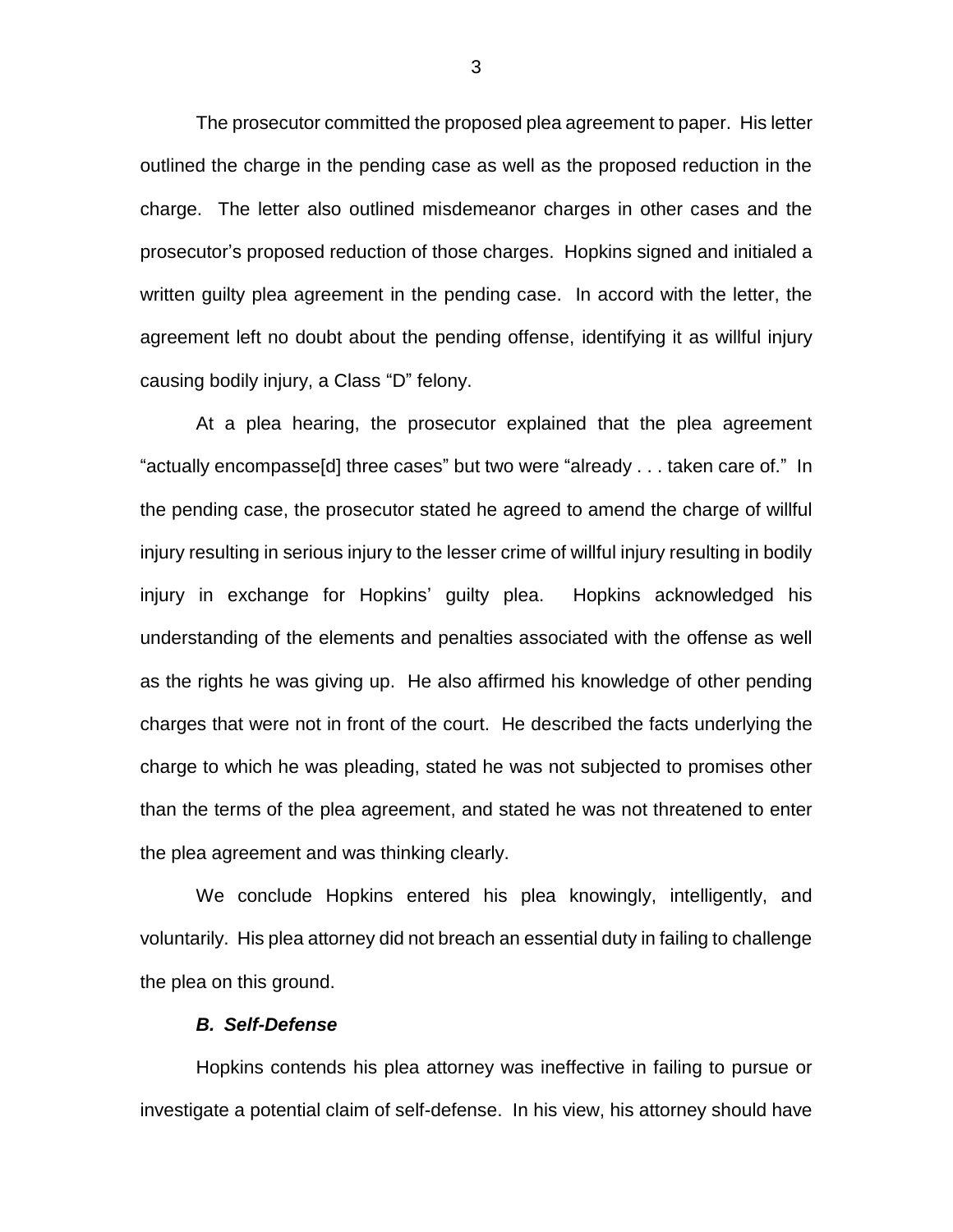deposed the person who was injured. Hopkins also raises this contention under an ineffective-assistance-of-PCR-counsel rubric. We will address it in that context.

#### *C. PSI Report/Criminal History*

The district court sentenced Hopkins to a suspended five-year prison term, three years of probation, a suspended fine, restitution, and a stay at a residential correctional facility. The court ordered him to remain in custody pending his placement at the facility but allowed him to turn himself in at the end of the day.

On appeal, Hopkins contends his plea attorney was ineffective in failing to object to an incorrect PSI report and criminal history. He specifically challenges a misdemeanor assault conviction and argues the plea-taking court used his "assault history" in ordering him placed at the residential correctional facility.

We agree the PSI report erroneously listed the offense as "assault intent to inflict serious injury" and Hopkins' attorney did not object to this characterization. We also agree Hopkins' criminal history included the following comment: "known to assault police officers." But Hopkins could not establish *Strickland* prejudice because he had a history of convictions for criminal mischief and interference with official acts that reasonably could have informed the sentencing court's decision to place him at a residential corrections facility.

#### *D. Recusal*

Hopkins contends his plea attorney was ineffective in failing to "adequately and effectively pursue sentencing before a different judge" based on an appeal in another case. Counsel did move to recuse the judge. After considering arguments, the district court denied the motion orally and in a written ruling. The court expressed doubt about authority requiring recusal "if there's been an appeal in

4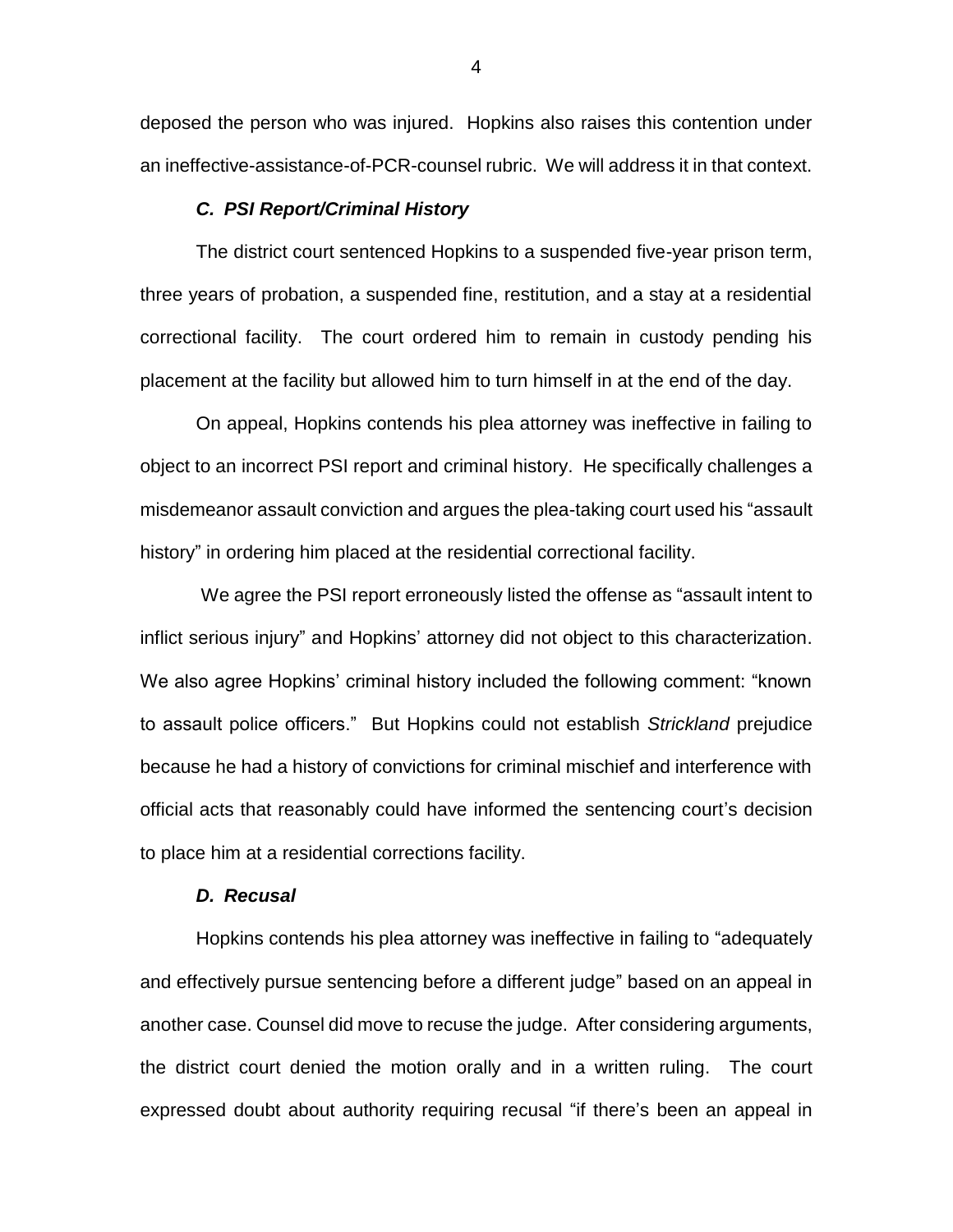another matter involving a party." The court also was unaware of an appeal until it was raised in the pending proceeding and was unaware of the grounds for appeal.

We conclude counsel effectively raised the issue of recusal. We further conclude there was no basis for reasonably questioning the judge's impartiality. *See* Iowa Code of Judicial Conduct Rule 51:2.11(A); *State v. Millsap*, 704 N.W.2d 426, 432 (Iowa 2005) ("Only personal bias or prejudice stemming from an extrajudicial source constitutes a disqualifying factor."). Counsel did not breach an essential duty in the way he pursued this issue.

Hopkins also argues recusal was required based on the judge's review of the erroneous portion of the PSI report and the comment in the criminal history. Having addressed the issue in a separate division and found counsel not ineffective in failing to challenge those items, we further conclude counsel was not ineffective in failing to seek recusal on this basis.

## *II. PCR Counsel*

Hopkins argues his PCR attorney was ineffective in failing to depose the alleged victim or call him as a witness at the PCR trial. On our de novo review, we disagree.

The court of appeals mentioned self-defense in its opinion resolving Hopkins' direct appeal. *See Hopkins*, 2015 WL 1331682, at \*2 n.1 (citing Hopkins' assertion he "may have been acting in self-defense" and "intoxication is a valid defense against a specific intent element" but stating "a valid guilty plea waives all defenses and objections"). But the issue was raised in the context of Hopkins' assertion that the plea lacked a factual basis. The assistant appellate defender